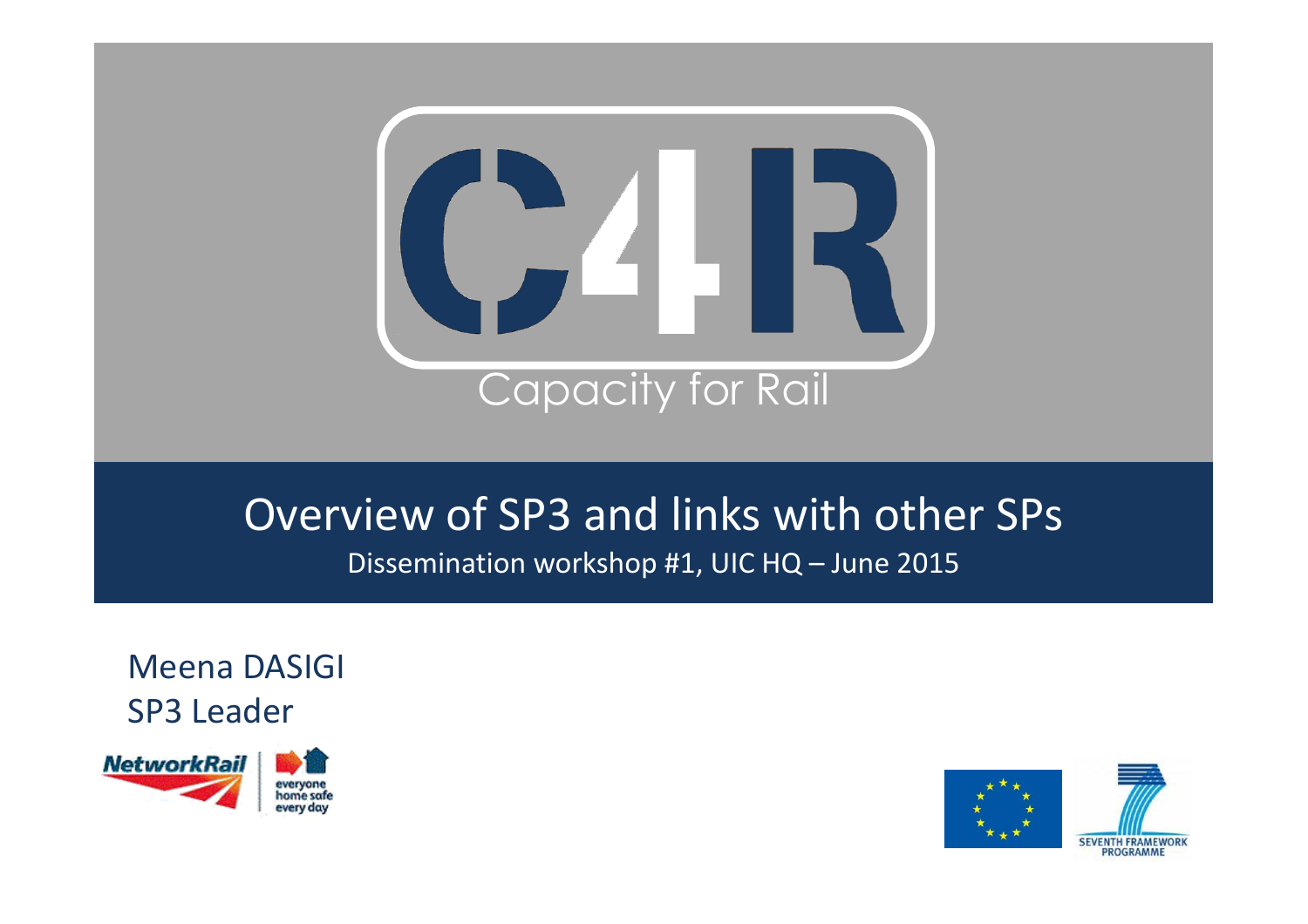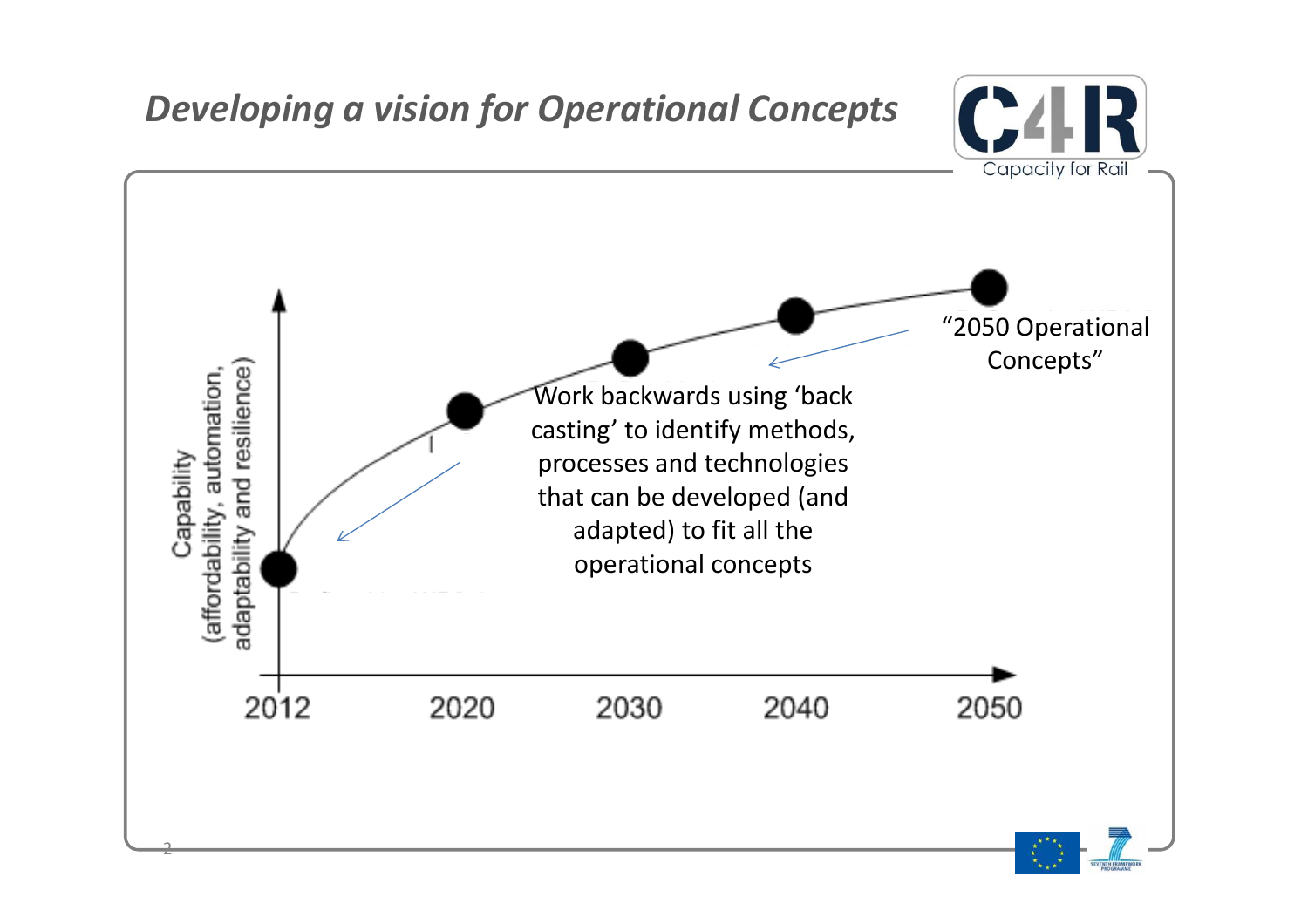# *SP3 Objectives*



- 1. Provide **strategies for traffic management** which increase the capacity of the network
- 2. Derive joint requirements and testing for **incident management plans**, e.g. in extreme weather and other hazards
- 3. Analyse and classify network topologies and traffic characteristics and thereby **identify and characterise system bottlenecks** and vulnerability of system elements
- 4. Identify optimal strategies for resilient operations of the identified classes of system bottlenecks and traffic types and develop a **roadmap for automation strategies** in rail traffic management
- 3 5. Specify **requirements for** reliable and cost effective **collection of real-time data** on train operations and delay monitoring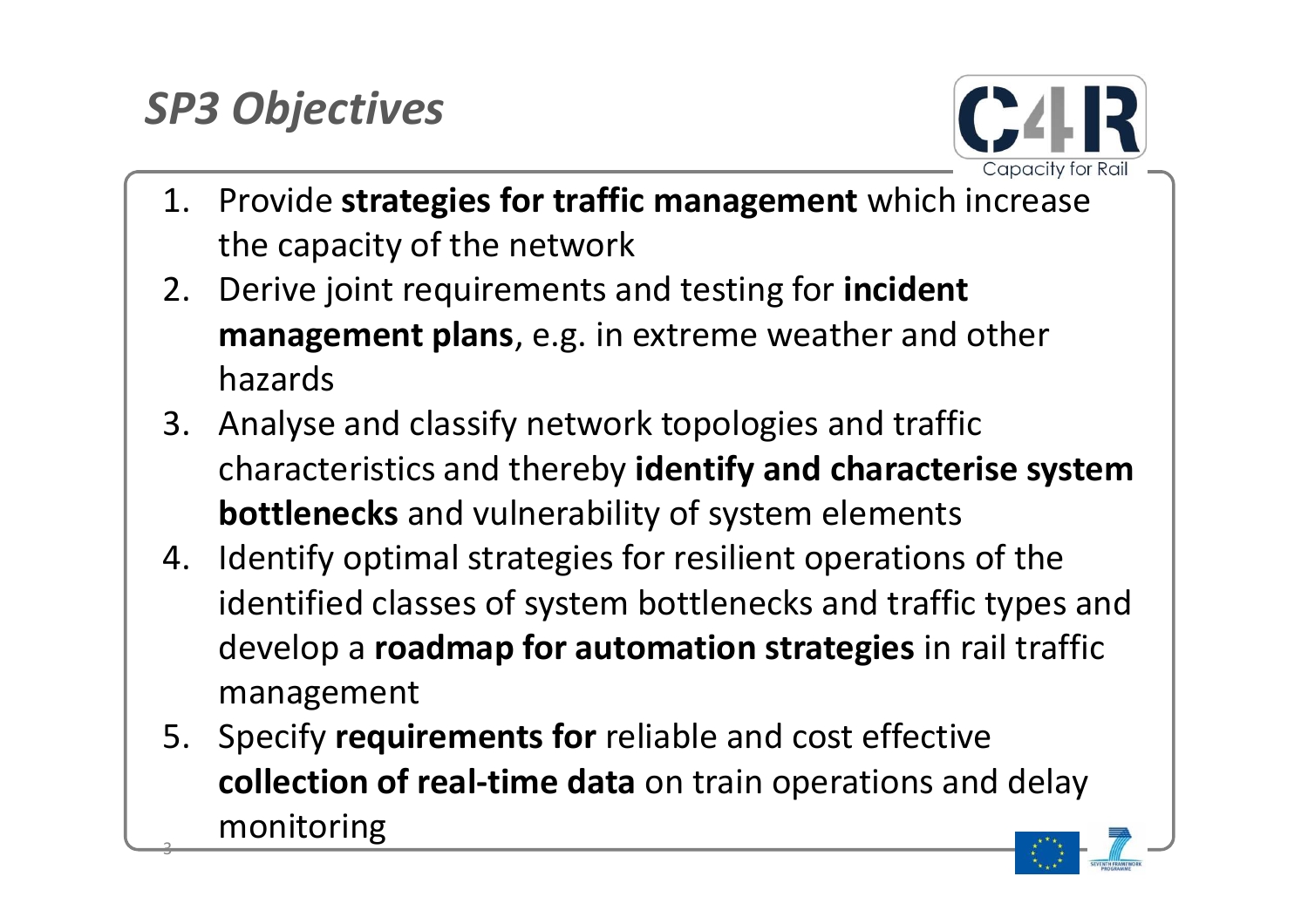# *An Overview of SP3*





Development of innovative solutions for traffic capacity computation for freight and passengers based on data gathering, analysing and utilising processes (AII)

Determination of data requirements and models to improve rail punctuality and level of service (WP2, **WP3, WP4)** 

Longer trains and/or high-speed freight (WP2)

4

Development of joint requirements and testing for incident management plans (WP3)

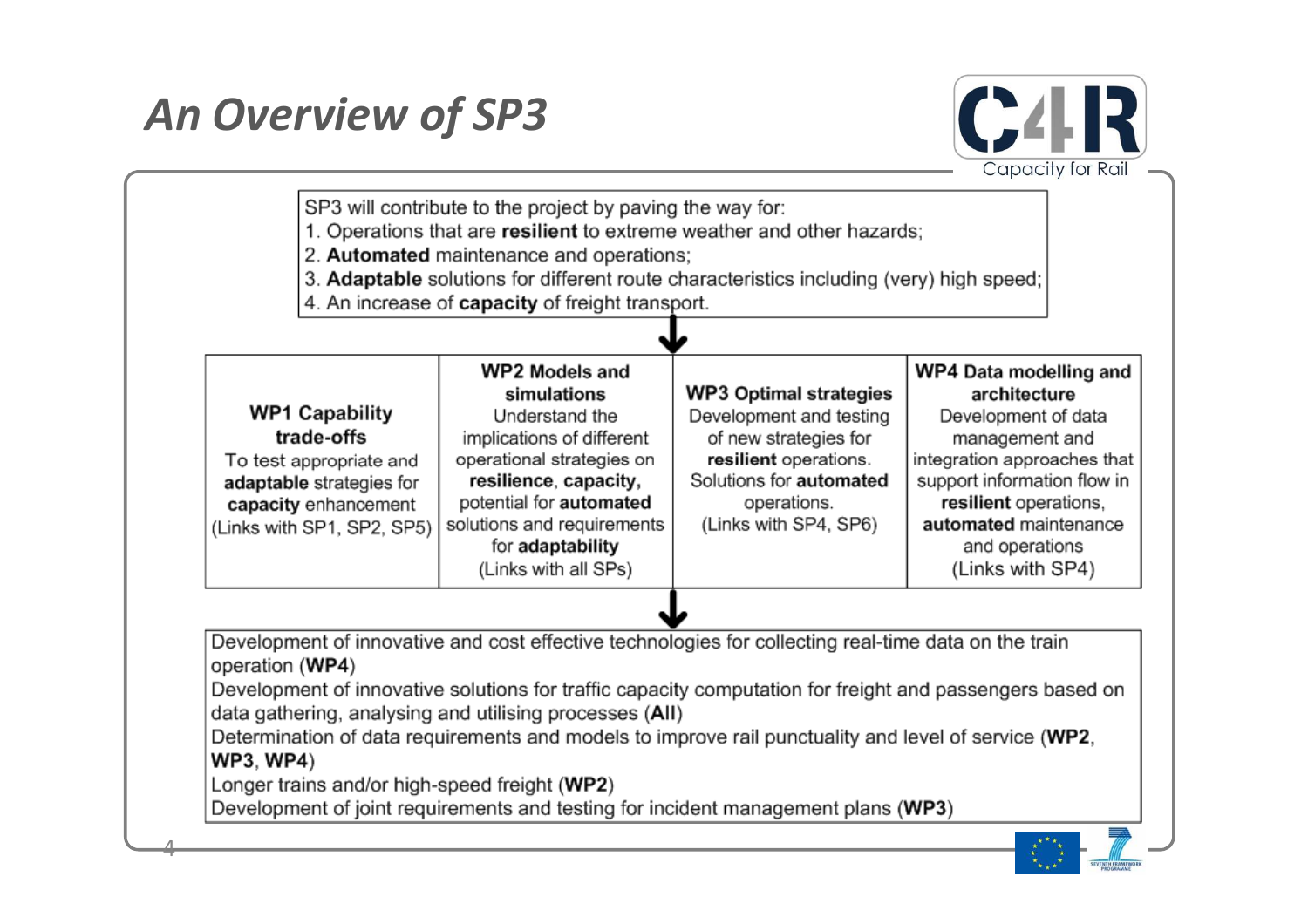*Sub-project 3 in Context*

5



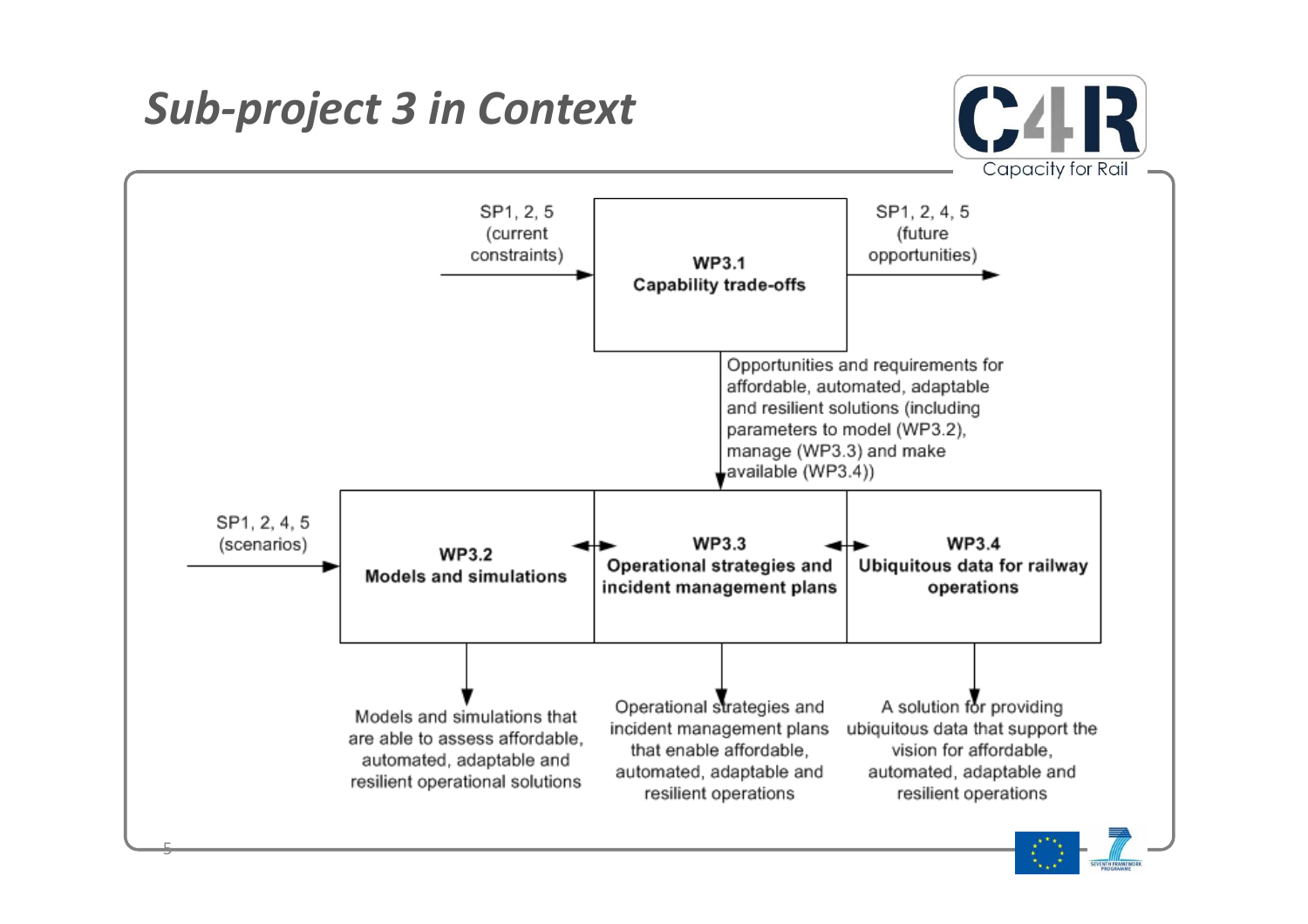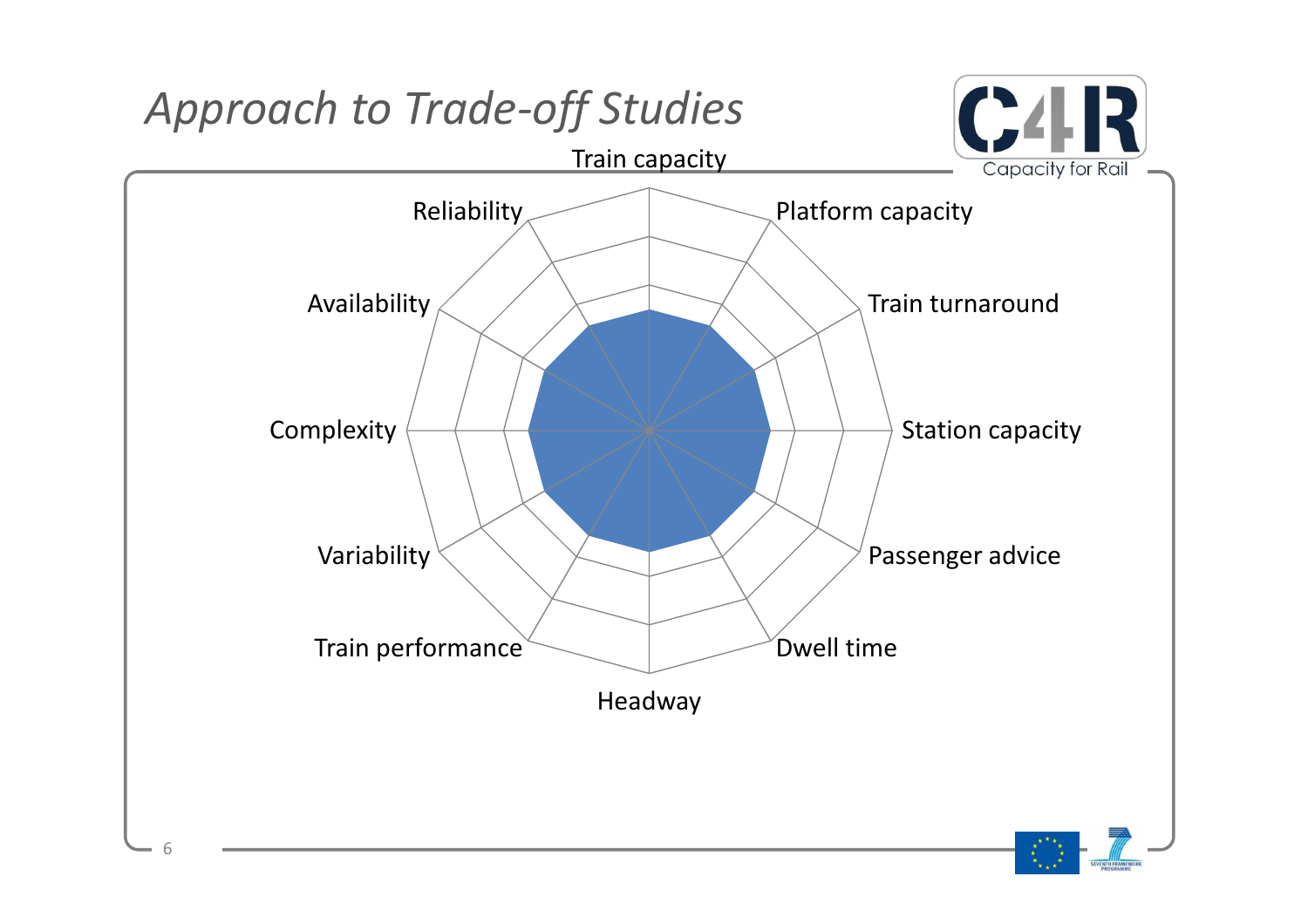## *Optimised Operation*



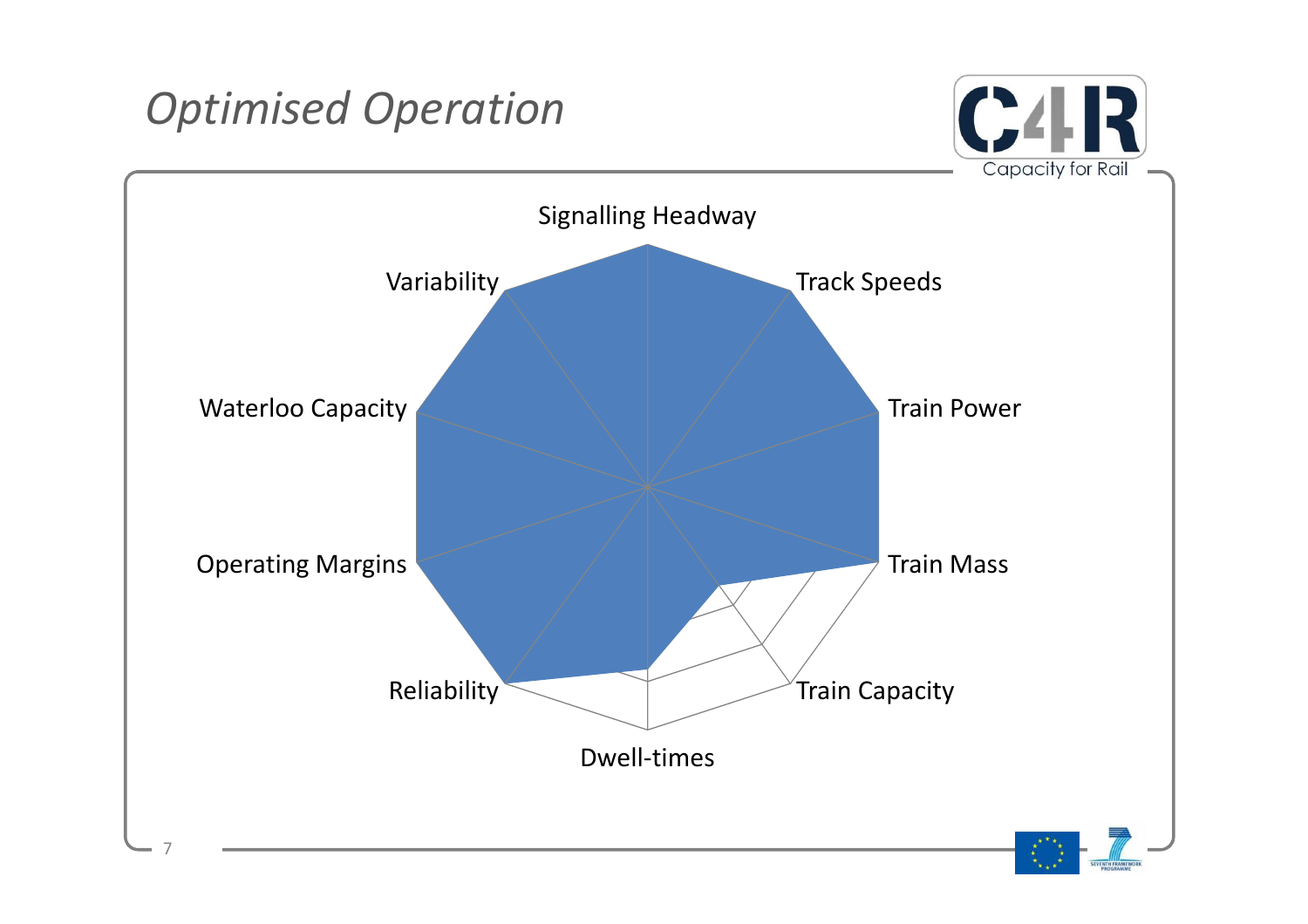## *Passenger Friendly*



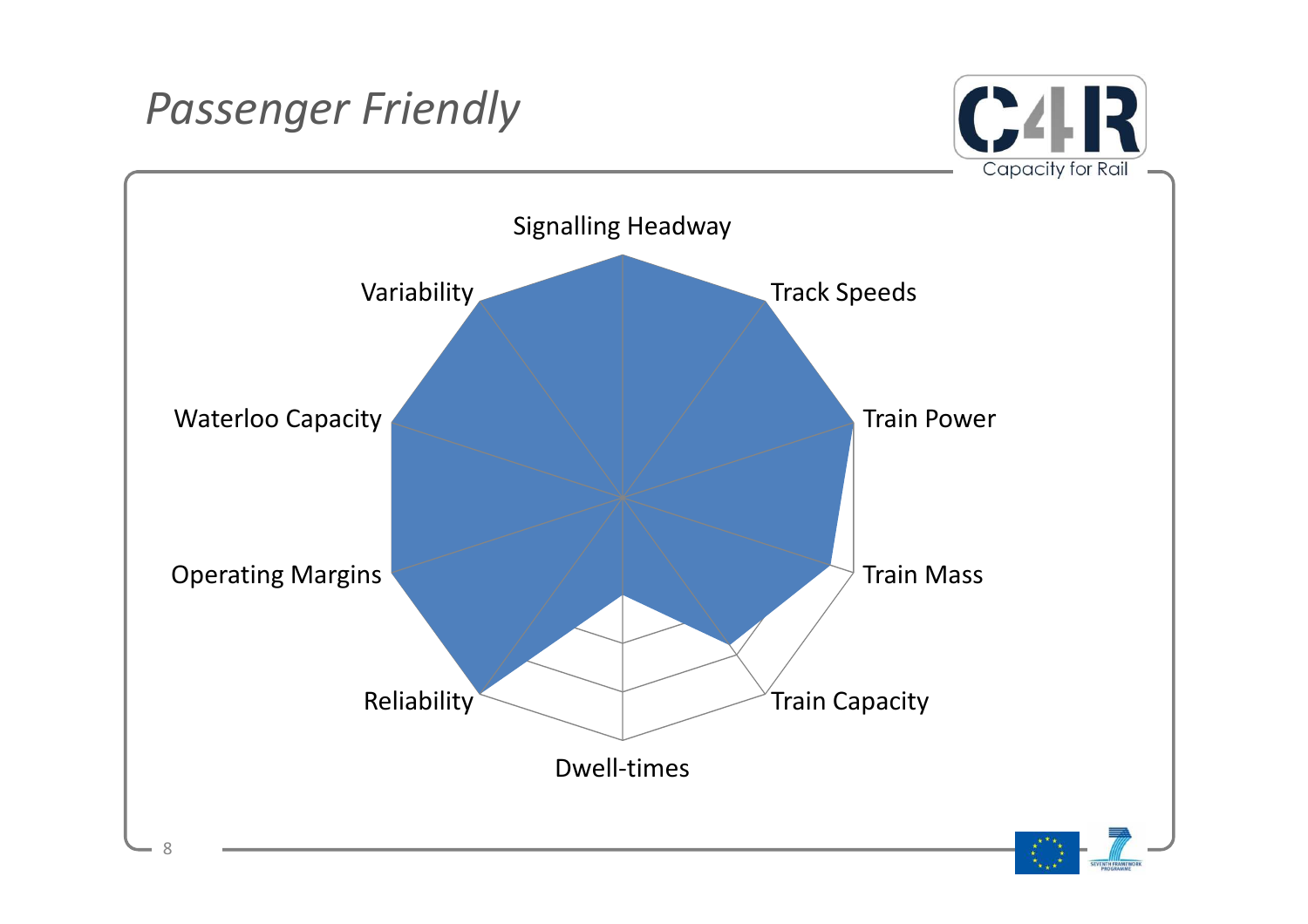## *More Connected*



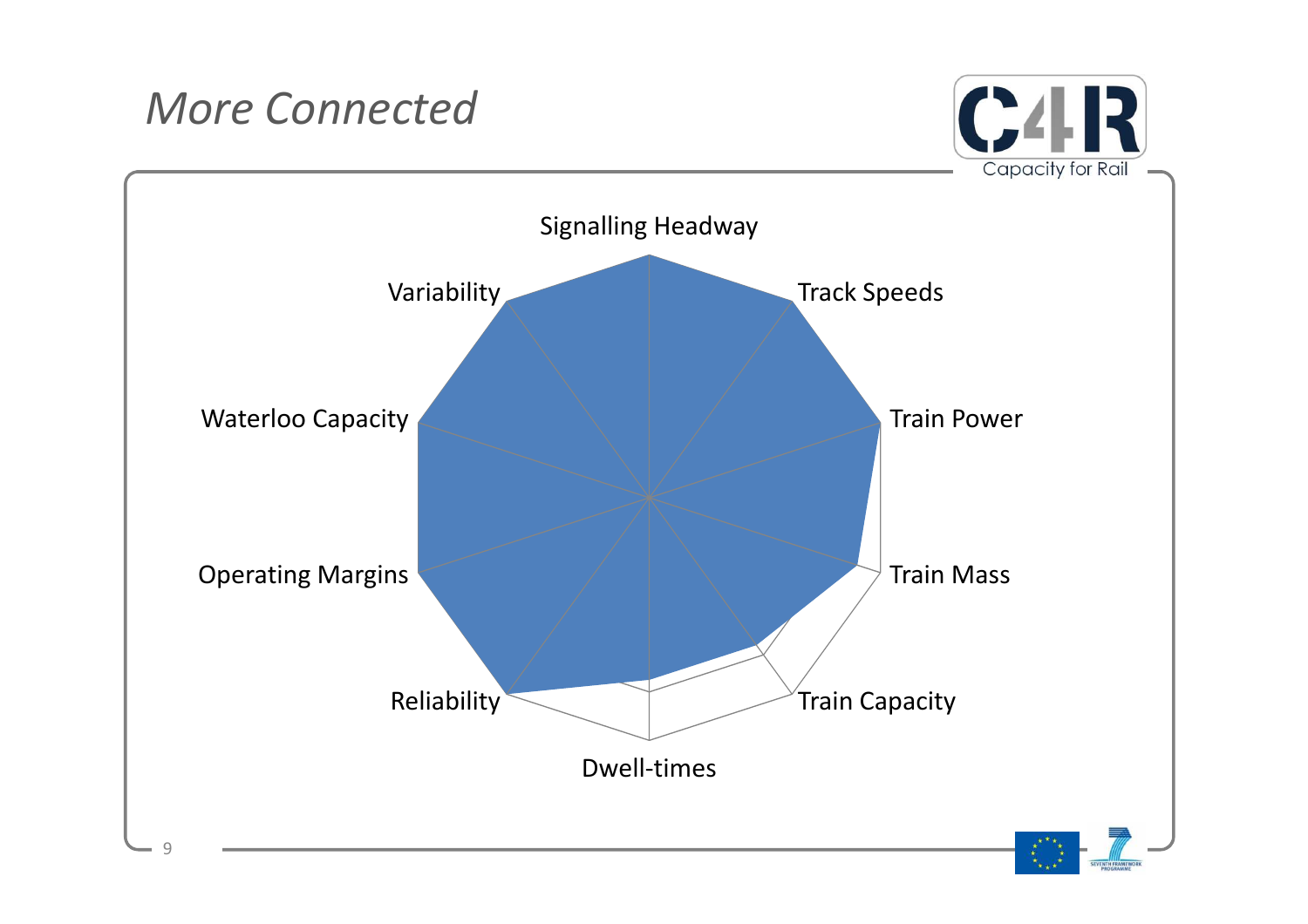# *SP3 Input from ON-TIME*



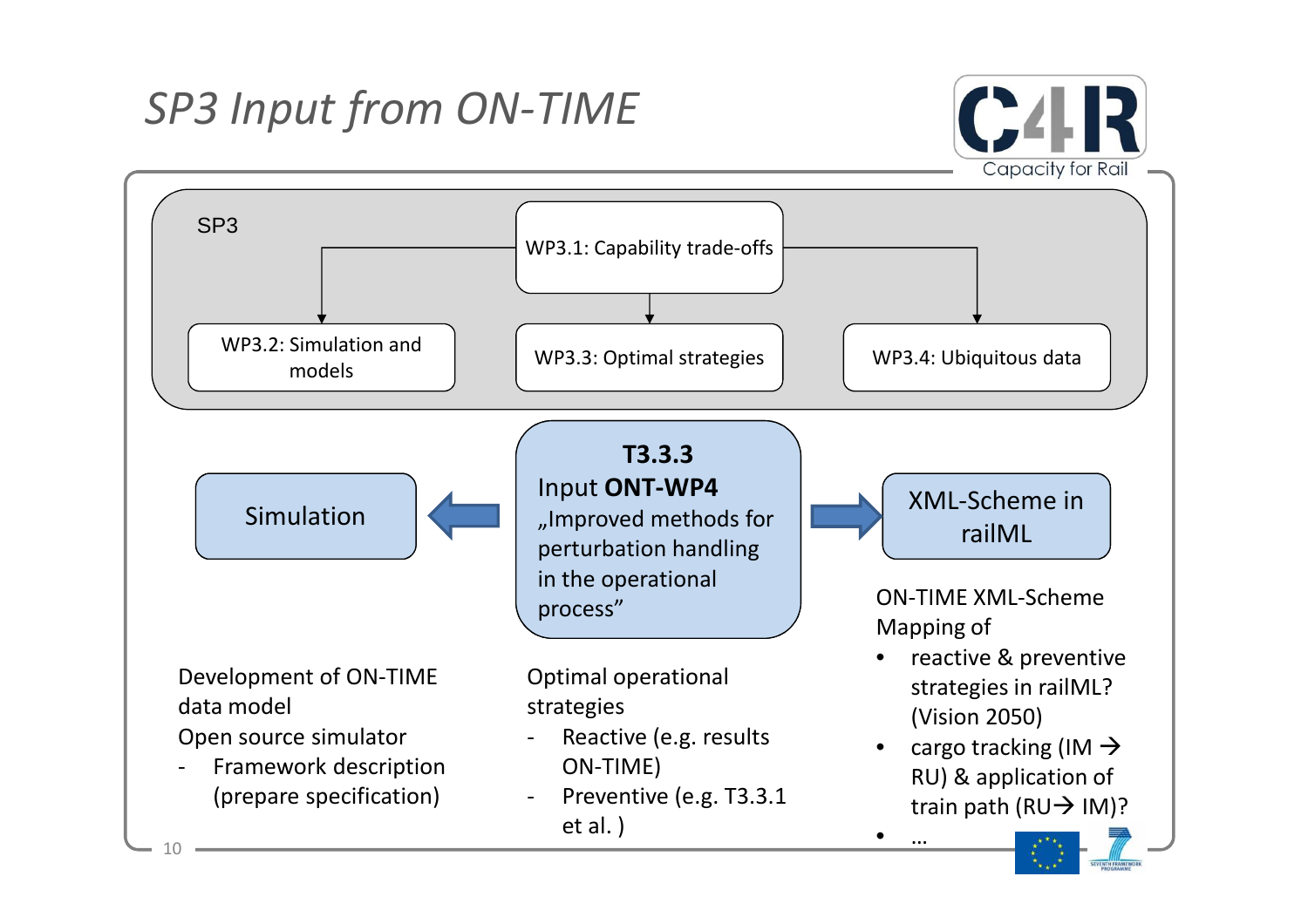### *C4R tasks*



#### **T3.3.2**

Classification of network topologies and traffic characteristics including connectivity to other transport networks (Rail as part of European Transport System)

- **Topology**
- Traffic characteristics
- Intermodality  $\rightarrow$  Preparation for T3.3.4

#### **T3.3.3**

Optimal operational strategies for traffic management and incident management

- Reactive strategies
- Preventive strategies
	- $\rightarrow$  Vision 2050: Formal evaluation of recommen-dations, Emergency plans

**T3.3.4** Strategies for information and automation

- Traffic state information e.g.: IM  $\rightarrow$  RU: communication of strategy
- cargo tracking (IM  $\rightarrow$  RU) & ad hoc application of train path ( $RU \rightarrow IM$ )
- Intermodal transport chain (passenger & freight)

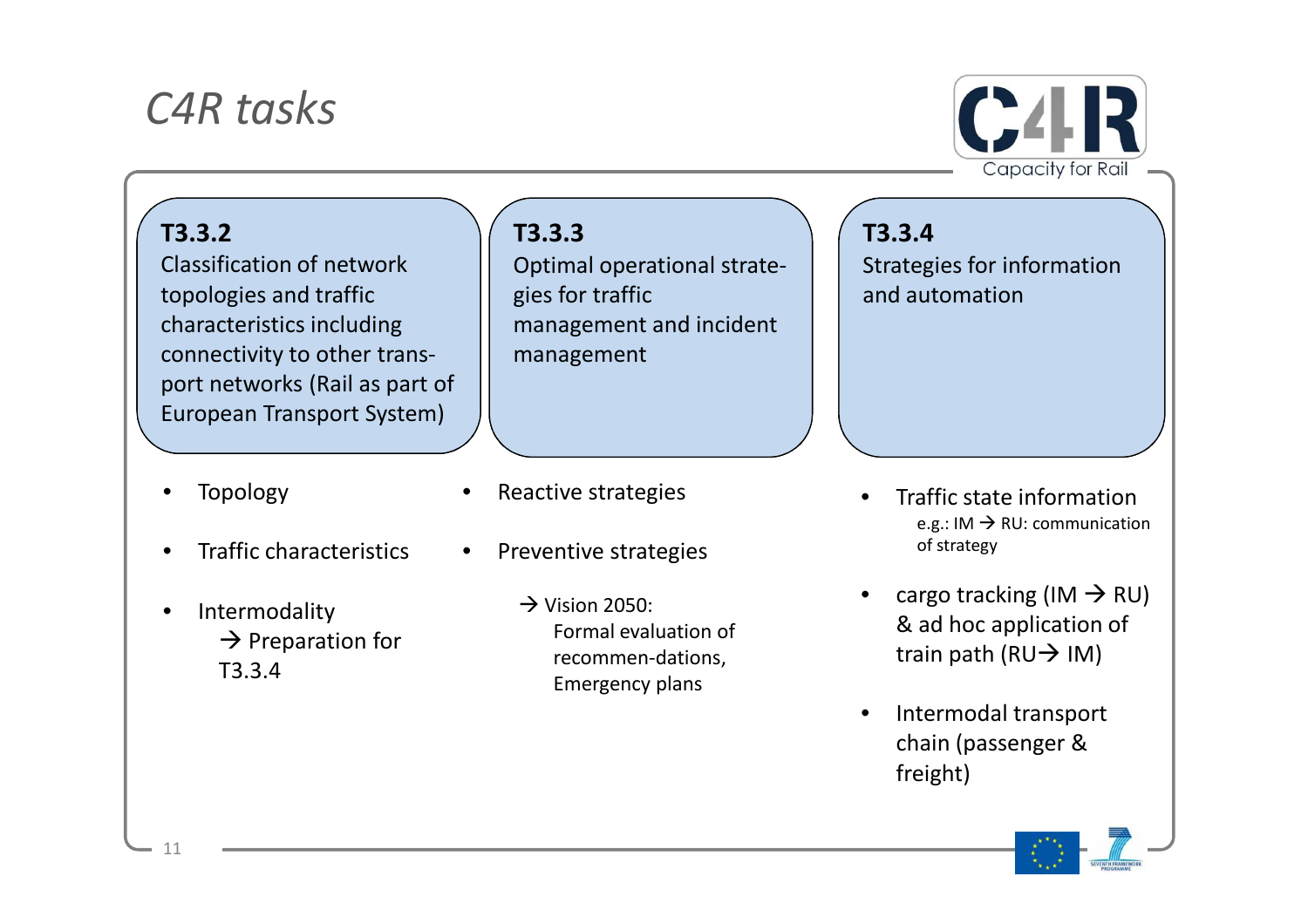#### *Next steps*



- **•Framework**
- Data Architecture
- **•Scenarios**

1

- **•Automation**
- **•Prototypes**